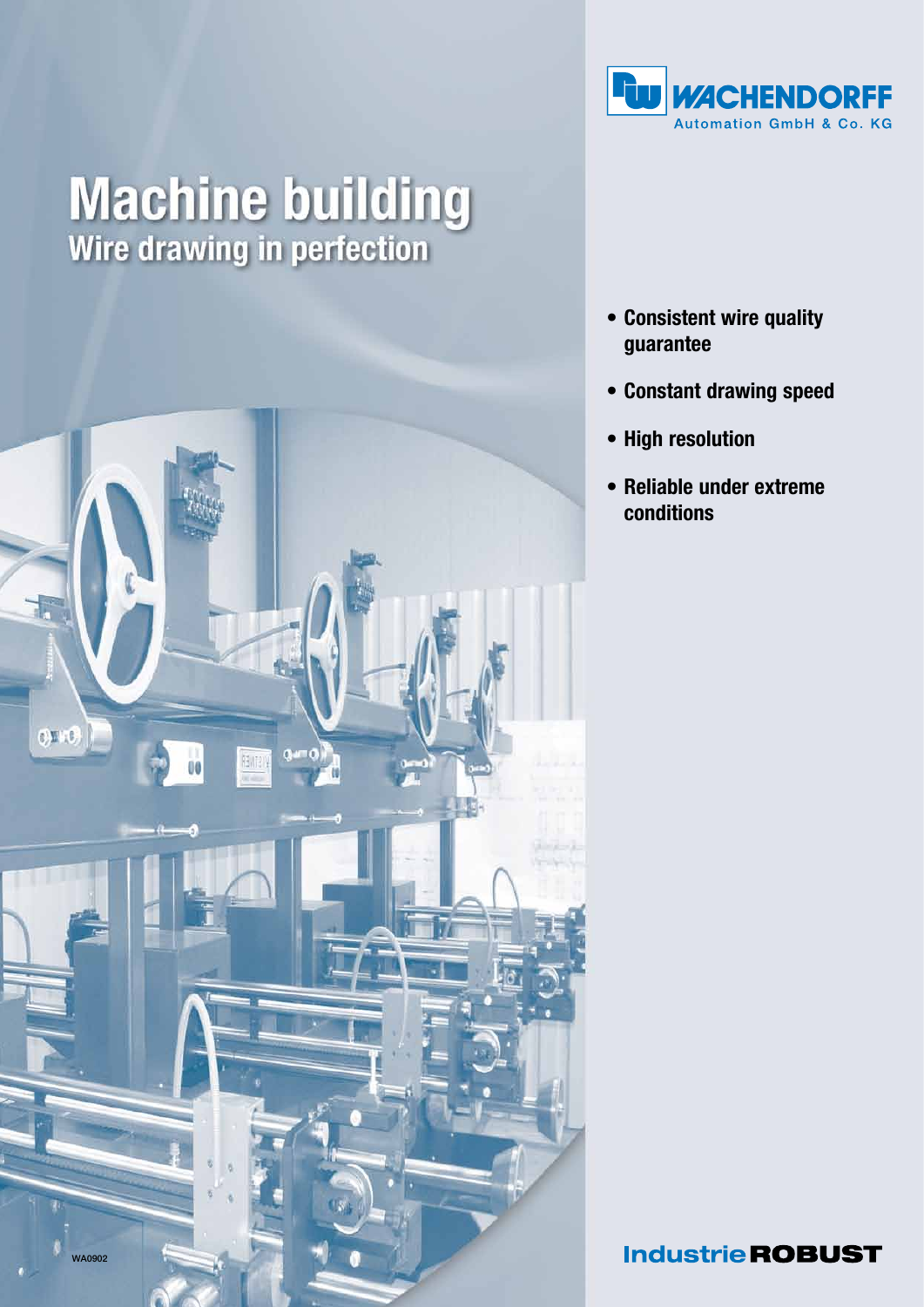



## Encoders in Wire Mill Nicely drawn

The manufacturing company Kistner in Unna has specialised in special-purpose machines for wire mills. To ensure that the time the wire spends in the annealing unit remains constant, Kistner uses encoders from Wachendorff.

The Kistner Anlagenbau company was founded by Johannes Kistner in 1994. Originally, the focus was on service and maintenance activities, but it soon widened to include the modernisation of wire drawing installations using the latest electronics. Today, the company's offering includes servicing, modernisation and control cabinet building as well as the development and supply of complete installations for the entire steel wire sector. In these activities, Kistner relies on colleagues from the wire industry who know the business and have a good understanding of the performance the machines need to deliver.

While it used to be wire drawers pulling wire stock through ever finer openings of the draw plate until it was of the required size, machines now perform this task. Since this is a cold working process, which produces tensions in the material structure, the wire has to repeatedly undergo an annealing process to ensure even strength. However, the operation is not complete once the desired diameter has been achieved. Surface treatment also forms part of the work in wire mills. Wires can be delivered in a bright, galvanised or phosphatecoated finish, for instance. As well, particularly for the drawing process, wire surfaces are coated with so-called drawing soap to reduce friction and achieve better slip characteristics. Different profiles are also possible, ranging from round to square to custom profiles to suit customer requirements.

The more specialised the end product, the more complex the mechanised drawing process, which makes great demands

on the control technology. Normally, wire is wound onto carriers or coils and rewound from one coil to another in the course of the drawing or annealing process. "Depending on the coil diameter, the wire moves at different speeds with the same rotational speed," says Thorsten Klöne, who is responsible for the development and construction of the machines in his role as plant manager. However, the drawing speed affects the structural strength of the wire, which means that it should remain constant. The same applies to the time the wire undergoes the annealing process. To ensure that these parameters remain unchanged irrespective of the current coil diameter, Kistner uses encoders from Wachendorff. They measure the actual feedrate, and the machine control unit precisely regulates the speed of the motor driving the coil on the basis of the collected data. "This is the only way for us to ensure that the wire is drawn at exactly the same speed or annealed for the same amount of time when wound onto an empty, small-diameter coil or onto a full one. We can thereby guarantee consistent wire quality to our customers," explains Thorsten Klöne.

Most recently, Wachendorff encoders were built into a rewinding installation to be delivered to a customer in Austria for use in the manufacture of welding wire. Several incremental encoders of the type WDG58 H with through-bore hollow shaft were fitted. This type is available in different diameters. With pulse counts of up to 25000 ppr, this model offers a particularly high resolution. According to Thorsten Klöne, the main reason for using Wachendorff encoders is their extraordinary robustness; wire manufacture produces a great deal of fine dust, which normally has a very detrimental effect on the exposed encoders. However, Wachendorff devices remain totally unaffected, a fact that is also reflected in the manufacturer's 5-year guarantee.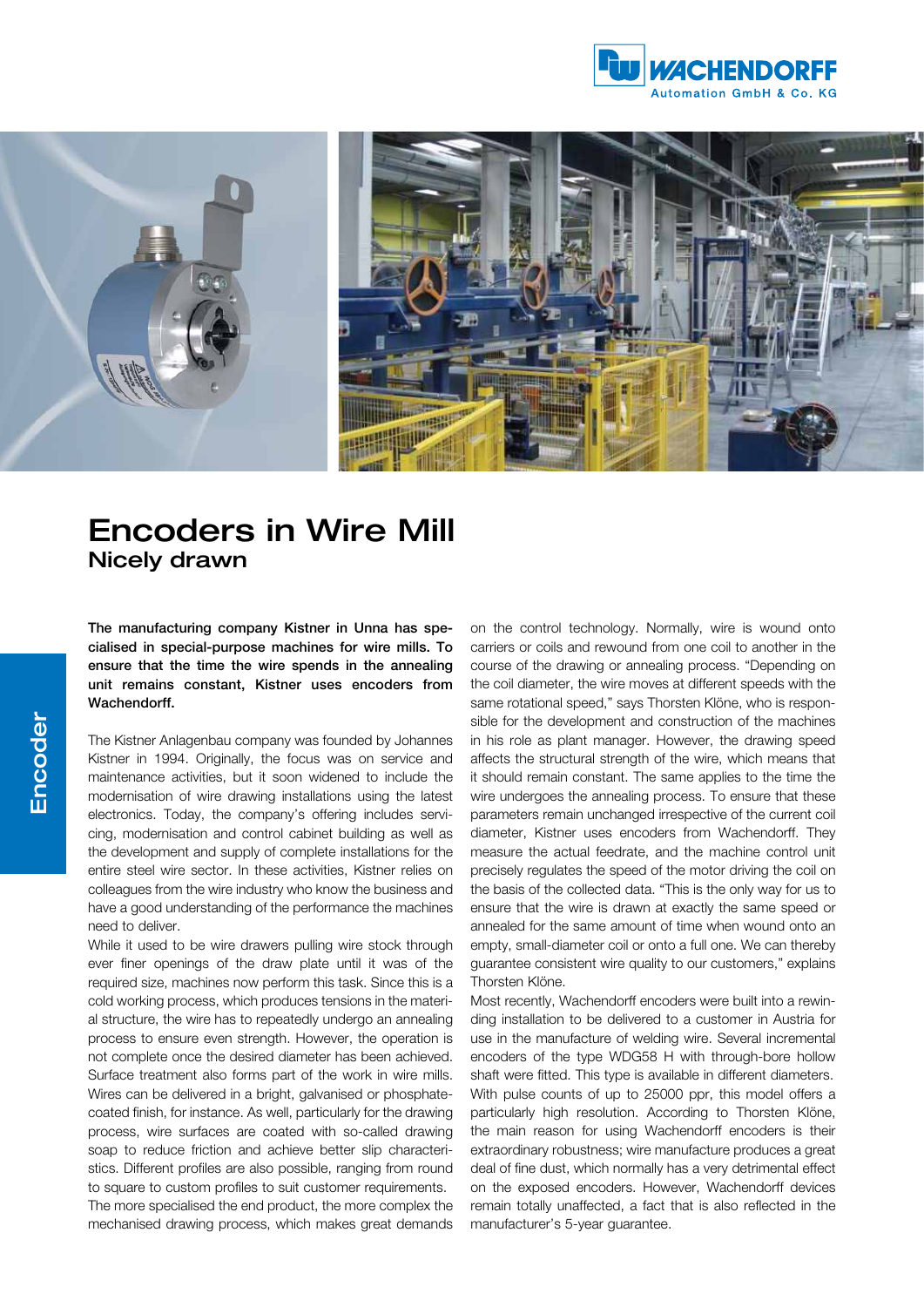

Besides this robust industry standard, which characterises all Wachendorff devices, the used encoder offers protection rating IP65, which means that it is also particularly resistant to humidity, and an early warning output provides additional safety. Wachendorff also supplies accessories, such as torque supports, connectors and couplings. The very latest addition to the programme is an encoder with a 15 mm blind hollow bore shaft. It even offers IP67 and was designed for extreme shaft loads.







Image 1-3: Kistner produces welding wire in Austria on this installation.



Image 4-5: Since the encoders are totally exposed, they need to be particularly impervious to external influences. No problem for Wachendorff devices, which are extremely robust.



Image 6: Wachendorff encoders ensure that the wire is subjected to the annealing process for a consistent time.